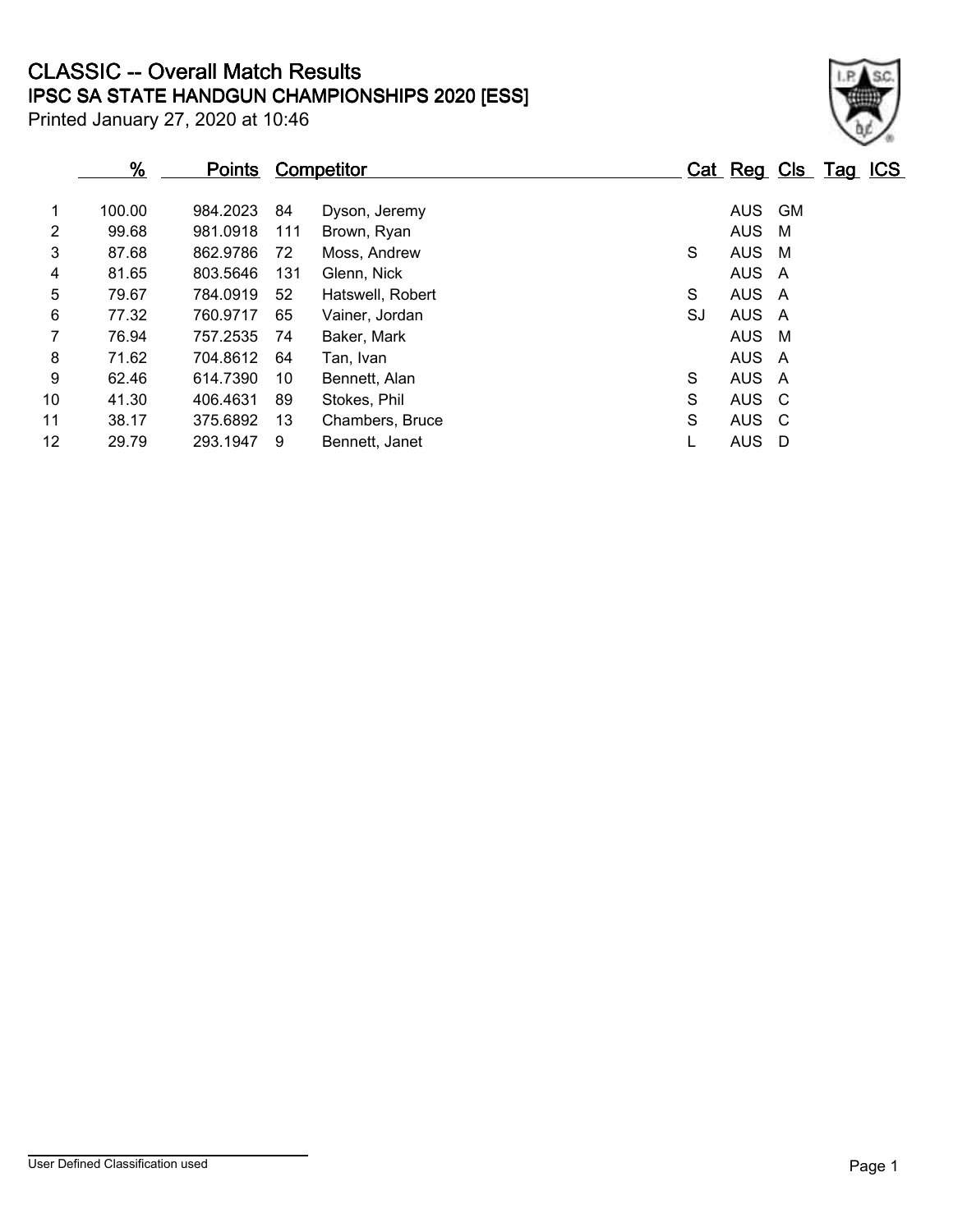## **IPSC SA STATE HANDGUN CHAMPIONSHIPS 2020 [ESS] OPEN -- Overall Match Results**

Printed January 27, 2020 at 10:46



|    | $\frac{9}{6}$ | Points Competitor |     |                      |             | Cat Reg Cls Tag ICS |                |            |  |
|----|---------------|-------------------|-----|----------------------|-------------|---------------------|----------------|------------|--|
| 1  | 100.00        | 971.2892          | 77  | Miller, Scott        |             | <b>AUS</b>          | <b>GM</b>      |            |  |
| 2  | 99.86         | 969.9183          | 115 | Arthur, Rhys         |             | <b>AUS</b>          | GM             |            |  |
| 3  | 93.03         | 903.6190          | 78  | Diago, Crixian       | J           | <b>AUS</b>          | A              |            |  |
| 4  | 89.32         | 867.5948          | 28  | Edwards, Phillip     | S           | <b>AUS</b>          | A              |            |  |
| 5  | 87.37         | 848.6167          | 50  | Lekatis, George      |             | <b>AUS</b>          | M              |            |  |
| 6  | 84.06         | 816.5026          | 144 | Graham, Gareth       |             | <b>AUS</b>          | M              |            |  |
| 7  | 83.16         | 807.7252          | 83  | Kuchel, Andrew       |             | <b>AUS</b>          | M              |            |  |
| 8  | 82.58         | 802.1003          | 137 | Campbell, Justin     |             | <b>AUS</b>          | A              |            |  |
| 9  | 82.45         | 800.7933          | 70  | Petts, Doug          | S           | <b>AUS</b>          | M              |            |  |
| 10 | 78.34         | 760.9493          | 105 | Angelopoulos, Andrew |             | <b>AUS</b>          |                |            |  |
| 11 | 78.33         | 760.8330          | 1   | Williams, Justin     |             | <b>AUS</b>          | B              |            |  |
| 12 | 77.80         | 755.6794          | 4   | Dwyer, Tom           |             | <b>AUS</b>          | $\overline{A}$ |            |  |
| 13 | 77.39         | 751.7071          | 5   | Dwyer, Bernie        | SS          | <b>AUS</b>          | $\overline{A}$ |            |  |
| 14 | 77.29         | 750.6715          | 116 | Arthur, Justin       |             | <b>AUS</b>          | M              |            |  |
| 15 | 77.00         | 747.8749          | 96  | Cardinas, Cyril      | S           | <b>AUS</b>          | $\overline{A}$ |            |  |
| 16 | 75.14         | 729.8529          | 75  | Edwards, Ashleigh    | L           | <b>AUS</b>          | B              |            |  |
| 17 | 74.55         | 724.0600          | 81  | Anderson, Natalie    | L           | <b>AUS</b>          | $\overline{A}$ |            |  |
| 18 | 74.45         | 723.1239          | 23  | Gicasvilli, Kim      | $\mathbf S$ | <b>AUS</b>          | B              |            |  |
| 19 | 74.44         | 723.0459          | 37  | Elliot, Craig        | $\mathbf S$ | <b>AUS</b>          | $\overline{A}$ |            |  |
| 20 | 71.88         | 698.1448          | 42  | Delpin, Greg         |             | <b>AUS</b>          | B              |            |  |
| 21 | 71.12         | 690.8087          | 57  | Lumma, Dale          |             | <b>AUS</b>          | $\overline{A}$ |            |  |
| 22 | 69.92         | 679.1461          | 127 | Thompson, Zac        |             | <b>AUS</b>          | B              |            |  |
| 23 | 69.36         | 673.6870          | 24  | Reisinger, Bennett   |             | <b>AUS</b>          | $\mathsf{C}$   | <b>RKE</b> |  |
| 24 | 64.08         | 622.3599          | 95  | Kuerschner, lan      | SS          | <b>AUS</b>          | B              |            |  |
| 25 | 63.78         | 619.4889          | 40  | Giarola, Matthew     |             | <b>AUS</b>          | A              | <b>REV</b> |  |
| 26 | 63.71         | 618.7709          | 120 | Young, Richard       | SS          | <b>AUS</b>          | B              |            |  |
| 27 | 62.96         | 611.5388          | 145 | Giarola, Emily       | L.          | <b>AUS</b>          | $\overline{A}$ |            |  |
| 28 | 62.37         | 605.7565          | 12  | Machin, Stan         | SS          | <b>AUS</b>          | B              |            |  |
| 29 | 62.07         | 602.8827          | 128 | Ross, Kyel           |             | <b>AUS</b>          | B              |            |  |
| 30 | 60.61         | 588.6649          | 69  | Moore, Jon           | S           | <b>AUS</b>          | $\mathsf{C}$   |            |  |
| 31 | 60.19         | 584.5994          | 73  | Bennett, Peter       | SS          | <b>AUS</b>          | B              |            |  |
| 32 | 60.02         | 582.9449          | 7   | Pignotti, Simon      |             | AUS C               |                | <b>RKE</b> |  |
| 33 | 57.49         | 558.3727          | 51  | Howes, Eddie         | SS          | <b>AUS</b>          | C              |            |  |
| 34 | 57.36         | 557.1487          | 20  | Docwra, Ray          | SS          | <b>AUS</b>          | B              |            |  |
| 35 | 57.31         | 556.6815          | 63  | Denninston, Stephen  | S           | <b>AUS</b>          | $\mathsf{C}$   |            |  |
| 36 | 57.16         | 555.2182          | 19  | Cashman, Steve       | SS          | <b>AUS</b>          | B              |            |  |
| 37 | 52.09         | 505.9563          | 98  | Pallone, Stephen     | SS          | <b>AUS</b>          | $\mathsf{C}$   |            |  |
| 38 | 51.84         | 503.4939          | 31  | Mitchell, Trevor     | S           | <b>AUS</b>          | $\mathsf{C}$   |            |  |
| 39 | 51.07         | 496.0719          | 18  | Clark, Graeme        | SS          | <b>AUS</b>          | C              |            |  |
| 40 | 49.97         | 485.3436          | 130 | Glenn, Kym           | L.          | <b>AUS</b>          | C              |            |  |
| 41 | 48.22         | 468.4020          | 33  | Johnstone, Paul      | S           | <b>AUS</b>          | C              |            |  |
| 42 | 45.42         | 441.1514          | 30  | Oster, Ben           |             | <b>AUS</b>          | D              | <b>RKE</b> |  |
| 43 | 42.95         | 417.1999          | 46  | Paynter, Greg        | S           | <b>AUS</b>          | $\mathsf{C}$   |            |  |
| 44 | 42.00         | 407.9203          | 90  | Martel, Arthur       | SS          | <b>AUS</b>          | $\mathsf{C}$   |            |  |
| 45 | 40.82         | 396.4904          | 82  | Hellawell, Christy   | L.          | AUS C               |                |            |  |

User Defined Classification used **Page 1**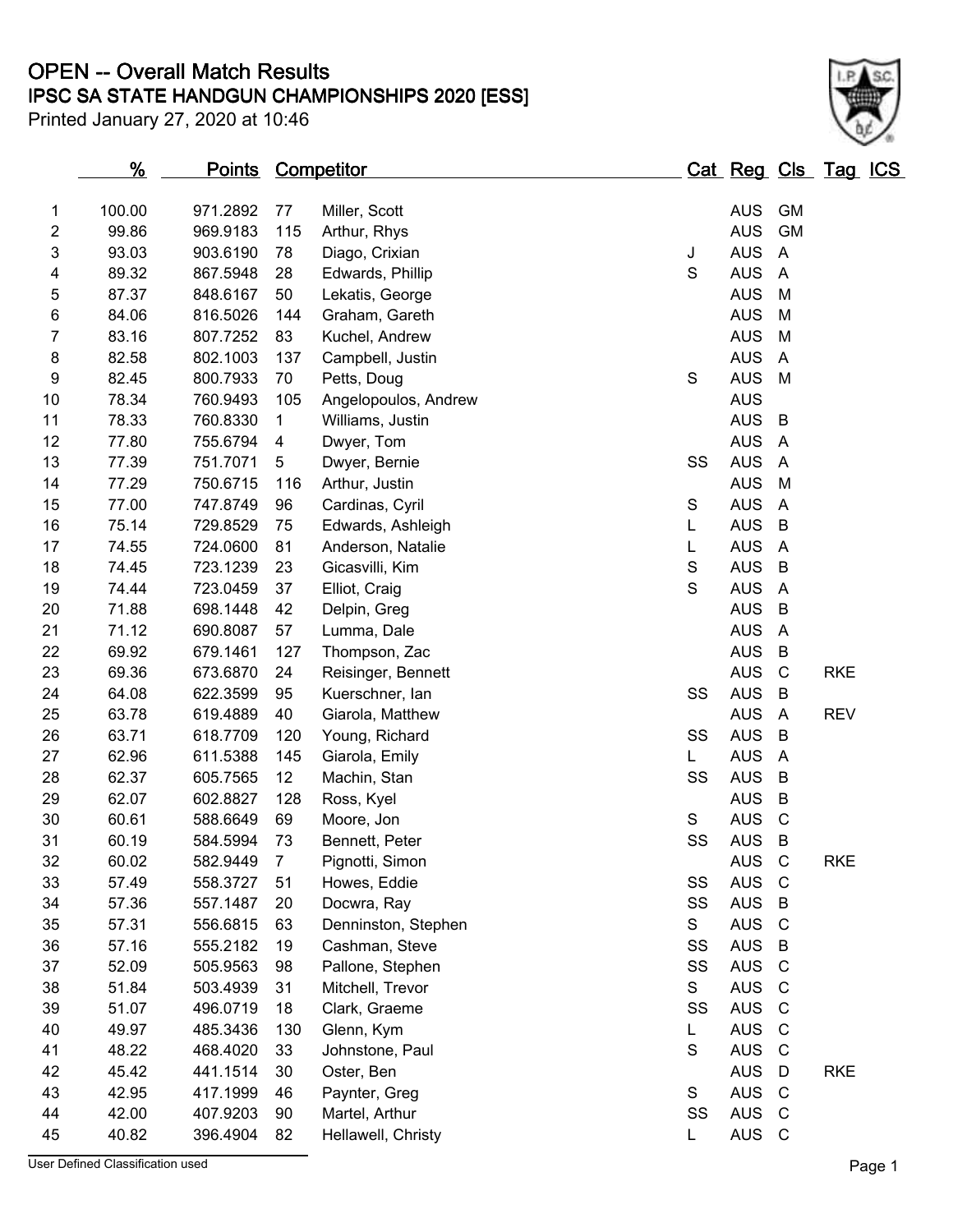## **IPSC SA STATE HANDGUN CHAMPIONSHIPS 2020 [ESS] OPEN -- Overall Match Results**

Printed January 27, 2020 at 10:46

## **% Points Competitor Cat Reg Cls Tag ICS** 46 36.29 352.4363 2 Marshall, Jason AUS 47 36.13 350.9312 80 Butcher, Bryce SS 48 31.30 304.0052 54 McCartney, Rodney AUS

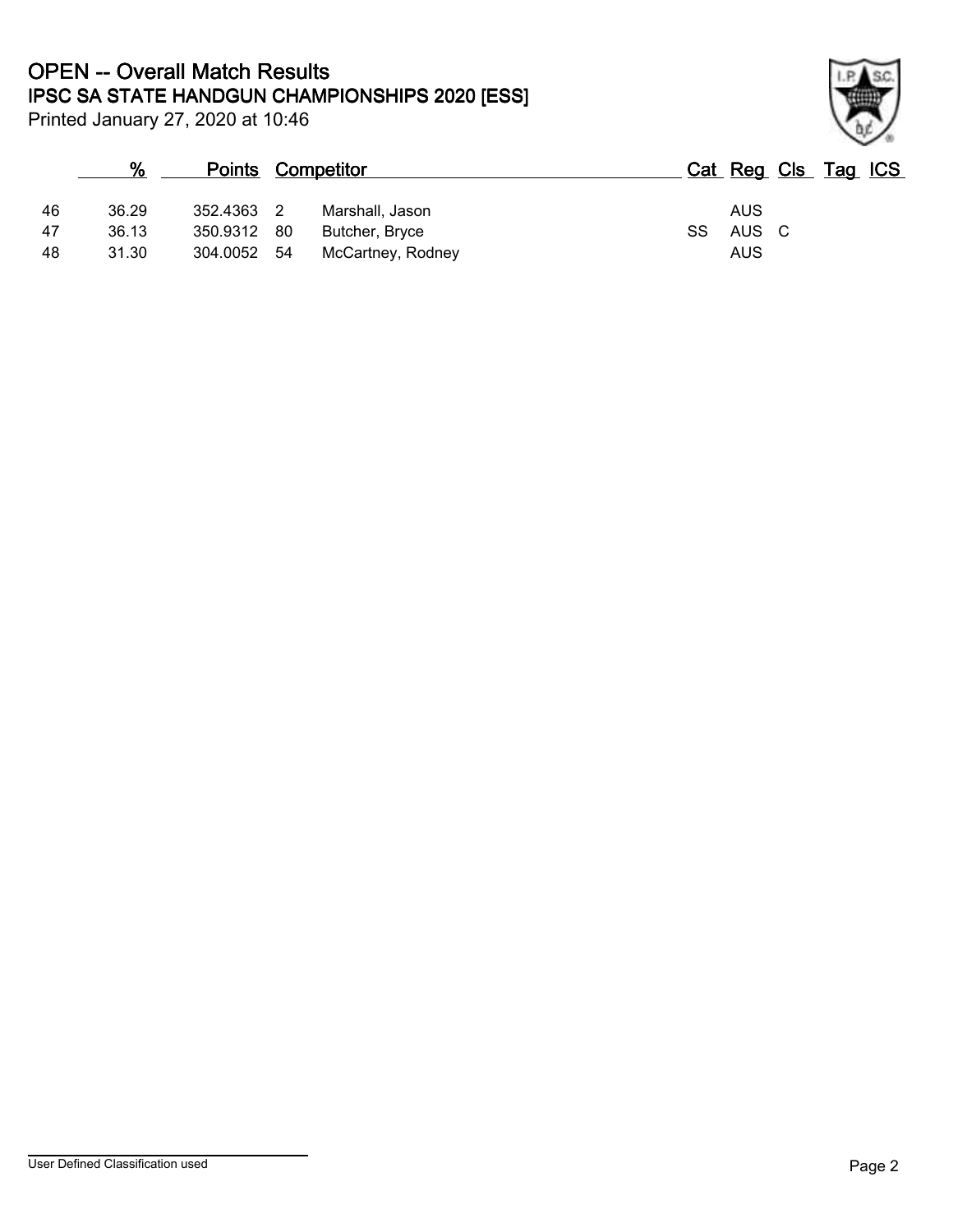**IPSC SA STATE HANDGUN CHAMPIONSHIPS 2020 [ESS] PRODUCTION -- Overall Match Results**

Printed January 27, 2020 at 10:46

|                | <u>%</u> | <u>Points</u> |     | <b>Competitor</b> |             | <u>Cat Reg Cls Tag ICS</u> |                |            |  |
|----------------|----------|---------------|-----|-------------------|-------------|----------------------------|----------------|------------|--|
|                |          |               |     |                   |             |                            |                |            |  |
| 1              | 100.00   | 1025.5019     | 104 | Phegan, Paul      |             | <b>AUS</b>                 | <b>GM</b>      |            |  |
| $\overline{2}$ | 94.59    | 970.0041      | 102 | Phegan, James     | J           | <b>AUS</b>                 | <b>GM</b>      |            |  |
| 3              | 82.35    | 844.4656      | 3   | Ciapryna, Myron   |             | <b>AUS</b>                 | $\overline{A}$ |            |  |
| 4              | 80.20    | 822.4414      | 39  | Bruse, Pat        |             | <b>AUS</b>                 | M              |            |  |
| 5              | 79.05    | 810.6905      | 34  | Ferrero, Shaun    |             | <b>AUS</b>                 | M              |            |  |
| 6              | 72.18    | 740.1812      | 41  | Toro, Felipe      |             | <b>AUS</b>                 |                |            |  |
| $\overline{7}$ | 71.97    | 738.0196      | 22  | Moll, Andrew      |             | <b>AUS</b>                 | A              |            |  |
| 8              | 58.91    | 604.1301      | 15  | Flannigan, Peter  | S           | <b>AUS</b>                 | B              |            |  |
| 9              | 57.07    | 585.2285      | 87  | Dovi, John        | S           | <b>AUS</b>                 | B              |            |  |
| 10             | 55.84    | 572.6305      | 107 | Dorkota, Joe      | $\mathsf S$ | <b>AUS</b>                 | B              |            |  |
| 11             | 54.82    | 562.2144      | 66  | Vainer, Michael   | S           | <b>AUS</b>                 | C              |            |  |
| 12             | 52.53    | 538.6876      | 49  | Cornish, Glenn    |             | <b>AUS</b>                 |                | <b>RKE</b> |  |
| 13             | 46.38    | 475.6518      | 59  | Dawes, Geoff      | S           | <b>AUS</b>                 | C              |            |  |
| 14             | 44.99    | 461.3281      | 138 | Kanti-Paul, Galen |             | <b>AUS</b>                 | - C            |            |  |
| 15             | 43.53    | 446.4344      | 101 | Phegan, Naomi     | SJ          | <b>AUS</b>                 |                | <b>RKE</b> |  |
| 16             | 43.42    | 445.2220      | 38  | Ford, Ron         | S           | <b>AUS</b>                 | - C            |            |  |
| 17             | 42.18    | 432.5662      | 125 | Arnold, Troy      | S           | <b>AUS</b>                 | D              | <b>RKE</b> |  |
| 18             | 37.14    | 380.8412      | 67  | Mc Crae, Colin    | S           | <b>AUS</b>                 | C              |            |  |
| 19             | 30.14    | 309.1149      | 117 | Houston, Porsha   | SJ          | <b>AUS</b>                 | D              |            |  |
| 20             | 29.86    | 306.2199      | 103 | Phegan, Caroline  | L           | <b>AUS</b>                 | C              |            |  |
| 21             | 27.97    | 286.8646      | 86  | Dovi, Jared       |             | <b>AUS</b>                 | D              |            |  |
|                |          |               |     |                   |             |                            |                |            |  |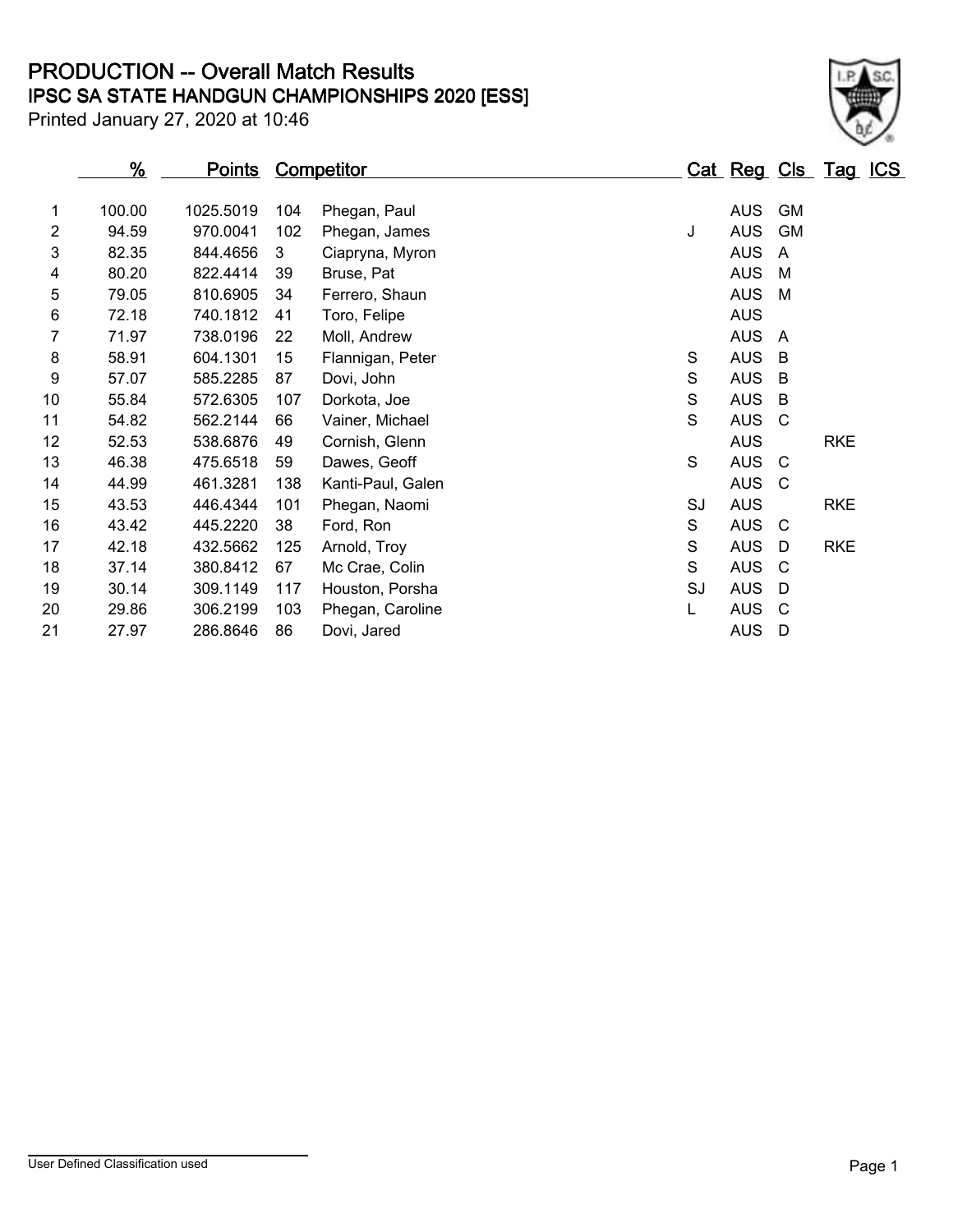**IPSC SA STATE HANDGUN CHAMPIONSHIPS 2020 [ESS] PRODUCTION OPTICS -- Overall Match Results**

Printed January 27, 2020 at 10:46

 $\frac{1}{2}$  ,  $\frac{1}{2}$  ,  $\frac{1}{2}$ 

# **% Points Competitor Cat Reg Cls Tag ICS** 100.00 998.1539 119 Houston, Scott S AUS B PL

| 2  | 88.58 | 884.1210 | 122 | Calvert. Darren     | S  | AUS   | - C | PL |
|----|-------|----------|-----|---------------------|----|-------|-----|----|
| 3  | 81.08 | 809.3064 | 11  | Owen, David         | S  | AUS B |     |    |
| 4  | 78.05 | 779.0481 | 136 | Keranovich, Joshua  |    | AUS B |     | PL |
| 5  | 77.75 | 776.0949 | 91  | Smith, Terry        |    | AUS B |     |    |
| 6  | 65.03 | 649.1087 | 106 | Hudson, Michael     | S  | AUS.  | - B | PL |
| 7  | 63.86 | 637.4288 | 58  | Evangelista, Rikki  |    | AUS B |     |    |
| 8  | 56.62 | 565.1569 | 135 | Richardson, Anthony |    | AUS B |     |    |
| 9  | 47.96 | 478.7530 | 118 | Houston, Dakota     | SJ | AUS.  | - D | PL |
| 10 | 1.81  | 18.0509  | 79  | Blackmore, Peter    | S  | AUS   | - B | PL |
| 11 | 0.00  | 0.0000   | 143 | Day, Trent          | S  | AUS C |     |    |

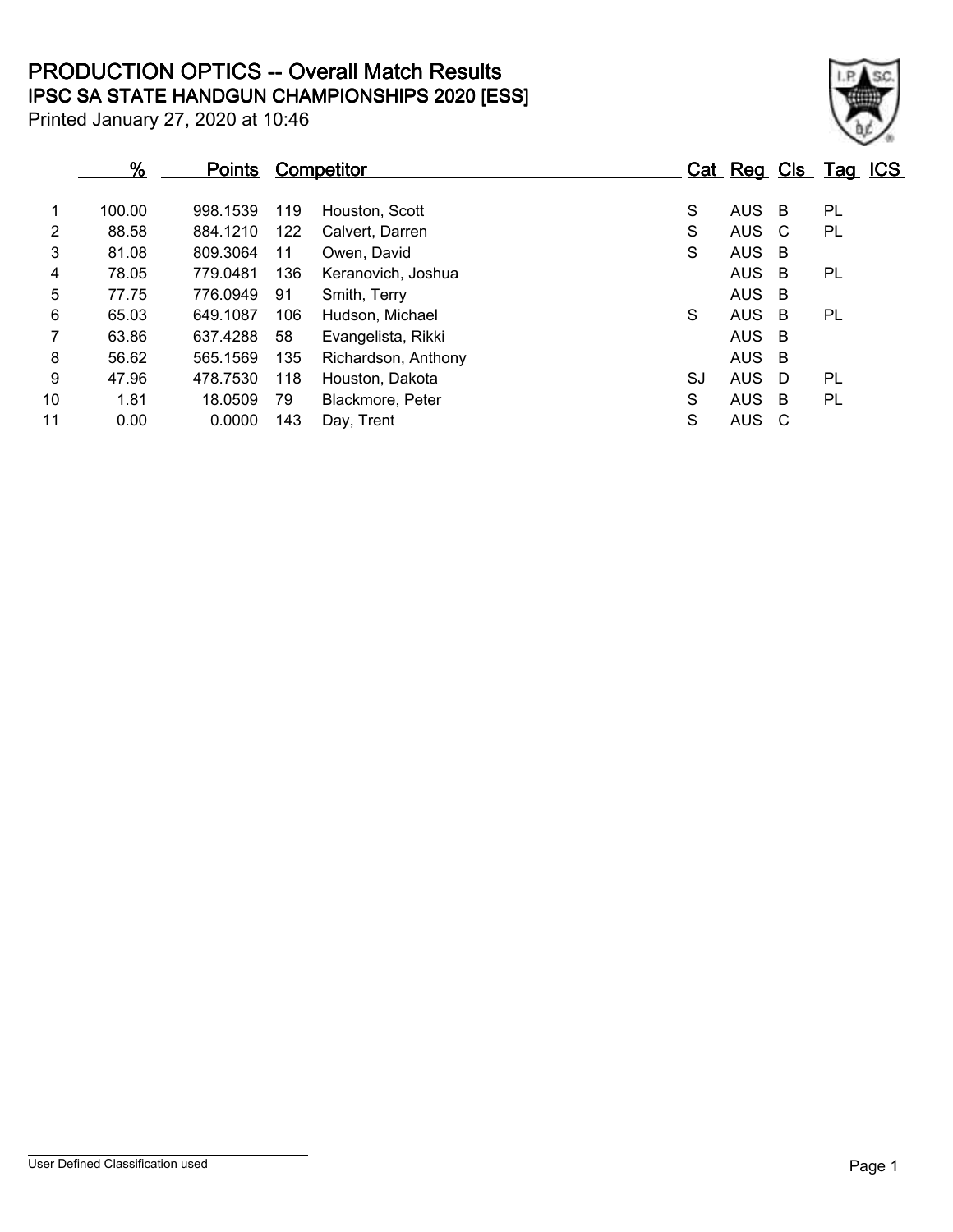Printed January 27, 2020 at 10:46

## **% Points Competitor Cat Reg Cls Tag ICS** 1 100.00 1041.7998 126 Krcevinac, Mike S S AUS 2 59.70 622.0017 60 Marsh, Len S 6 AUS

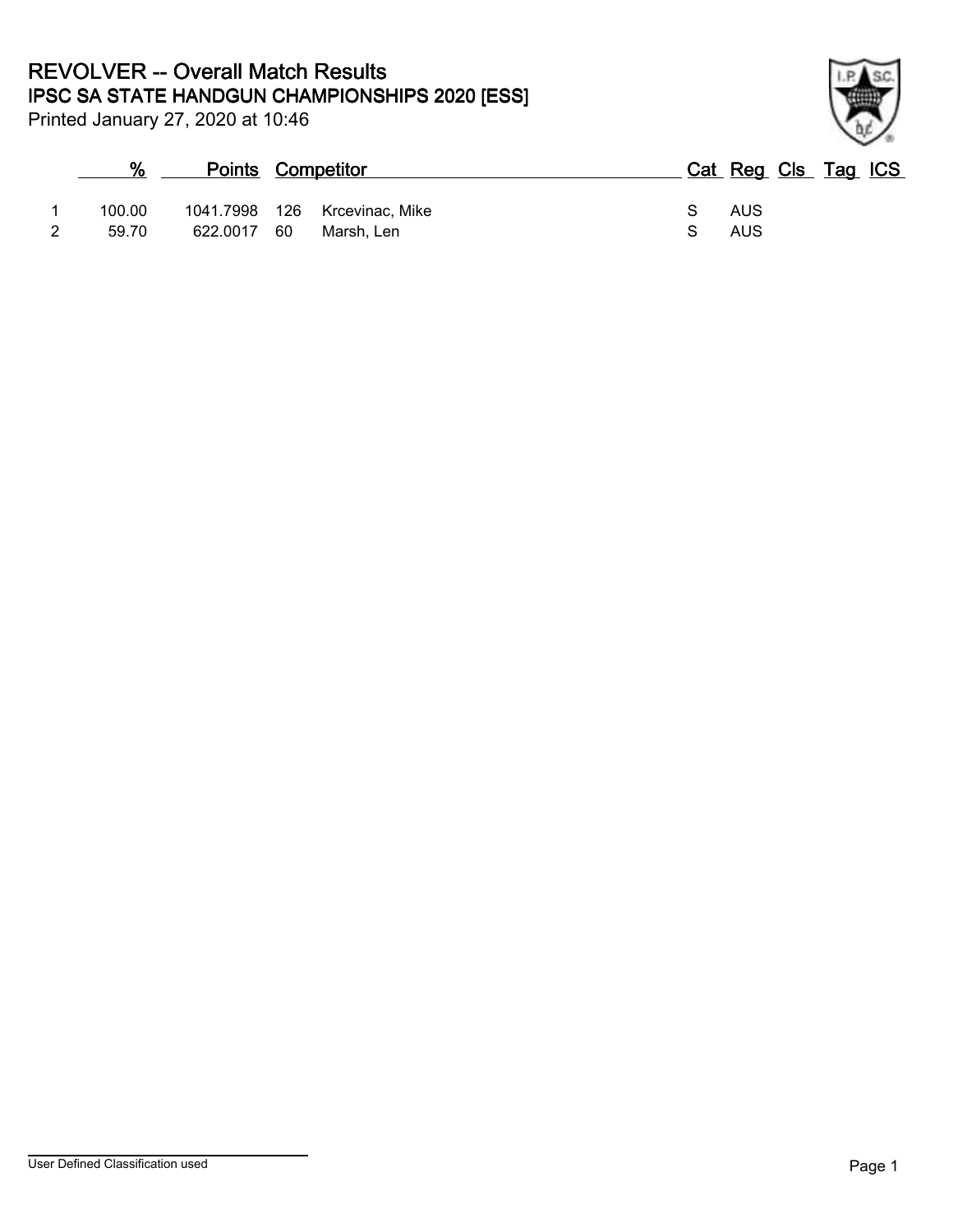### **IPSC SA STATE HANDGUN CHAMPIONSHIPS 2020 [ESS] STANDARD -- Overall Match Results**

Printed January 27, 2020 at 10:46



|                | <u>%</u> | <u>Points</u> |     | <u>Competitor</u>      |               |    | <u>Cat Reg Cls Tag ICS</u> |                |            |  |
|----------------|----------|---------------|-----|------------------------|---------------|----|----------------------------|----------------|------------|--|
| $\mathbf{1}$   | 100.00   | 941.7048      | 99  | Dailey, David          |               | SS | <b>AUS</b>                 | M              |            |  |
| $\overline{c}$ | 99.65    | 938.4146      | 45  | Hawes, Koby            | J             |    | <b>AUS</b>                 | B              | <b>RKE</b> |  |
| 3              | 95.40    | 898.4247      | 55  | De Groot, Ashton       | J             |    | <b>AUS</b>                 | A              |            |  |
| 4              | 92.67    | 872.6646      | 140 | Taylor, James          |               |    | <b>AUS</b>                 | $\overline{A}$ |            |  |
| 5              | 92.28    | 869.0168      | 139 | Josipovic, Robert      |               |    | <b>AUS</b>                 | $\overline{A}$ |            |  |
| $\,6$          | 91.75    | 863.9790      | 113 | Hewett, Simon          |               |    | <b>AUS</b>                 | M              |            |  |
| 7              | 86.61    | 815.6306      | 26  | Centofanti, Luigi      |               |    | <b>AUS</b>                 | D              |            |  |
| 8              | 84.64    | 797.0176      | 76  | Woo, Christopher       |               |    | <b>AUS</b>                 | B              |            |  |
| 9              | 83.83    | 789.3991      | 124 | Rech, lan              |               |    | <b>AUS</b>                 | $\overline{A}$ |            |  |
| 10             | 82.39    | 775.8756      | 133 | Ortega, Dave           |               |    | <b>AUS</b>                 | B              |            |  |
| 11             | 80.24    | 755.5812      | 146 | Chaptini, Gassan       |               | SS | <b>AUS</b>                 | B              |            |  |
| 12             | 78.10    | 735.5160      | 29  | Lyne, Greg             | ${\mathsf S}$ |    | <b>AUS</b>                 | B              |            |  |
| 13             | 77.97    | 734.2127      | 14  | Machin, Nicholas       | J             |    | <b>AUS</b>                 | B              |            |  |
| 14             | 74.36    | 700.2963      | 121 | Taverner, Alistair     |               |    | <b>AUS</b>                 | B              |            |  |
| 15             | 74.30    | 699.7331      | 48  | Tassie, Daniel         |               |    | <b>AUS</b>                 | B              |            |  |
| 16             | 74.03    | 697.1609      | 112 | Stanton, Paul          |               |    | <b>AUS</b>                 | D              | <b>RKE</b> |  |
| 17             | 72.78    | 685.3732      | 43  | Rowatt, Ped            | L             |    | <b>AUS</b>                 | B              |            |  |
| 18             | 72.64    | 684.0927      | 109 | Keley, Brian           |               |    | <b>AUS</b>                 | B              |            |  |
| 19             | 71.29    | 671.3543      | 56  | Luhrs, Zeb             |               |    | <b>AUS</b>                 | D              |            |  |
| 20             | 68.49    | 645.0175      | 6   | Roscoe, Michael        |               | SS | <b>AUS</b>                 | $\overline{A}$ |            |  |
| 21             | 67.72    | 637.7333      | 62  | Guglielmino, Christina |               | SJ | <b>AUS</b>                 | C              |            |  |
| 22             | 62.56    | 589.1129      | 16  | Roberts, Alex          |               | SJ | <b>AUS</b>                 | D              | <b>RKE</b> |  |
| 23             | 61.68    | 580.8191      | 68  | McCrae, Gail           | L             |    | <b>AUS</b>                 | B              |            |  |
| 24             | 60.60    | 570.6647      | 114 | Merritt, Chuck         | S             |    | <b>AUS</b>                 | $\mathsf{C}$   |            |  |
| 25             | 59.48    | 560.1220      | 142 | Villamil, Peter        |               |    | <b>AUS</b>                 | C              |            |  |
| 26             | 57.64    | 542.7704      | 100 | Walsh, Robert          |               | SS | <b>AUS</b>                 | $\mathsf{C}$   |            |  |
| 27             | 57.28    | 539.3995      | 71  | Carter, Darren         | S             |    | <b>AUS</b>                 | B              |            |  |
| 28             | 57.26    | 539.2672      | 123 | Taverner, Rod          |               | SS | <b>AUS</b>                 | $\mathsf{C}$   |            |  |
| 29             | 56.12    | 528.4824      | 8   | Wells, Graham          | S             |    | <b>AUS</b>                 | C              |            |  |
| 30             | 55.80    | 525.4300      | 17  | Cotton, Bernhard       |               | SS | <b>AUS</b>                 | $\mathsf{C}$   |            |  |
| 31             | 54.48    | 513.0608      | 53  | Elliott, Jack          |               |    | <b>AUS</b>                 | C              |            |  |
| 32             | 53.31    | 501.9867      | 36  | Mullan, Andrew         | $\mathbb S$   |    | <b>AUS</b>                 | $\overline{B}$ |            |  |
| 33             | 53.06    | 499.6352      | 92  | Thiele, Jarrad         |               |    | <b>AUS</b>                 |                |            |  |
| 34             | 52.34    | 492.9197      | 141 | Ey, Steven             |               |    | <b>AUS</b>                 |                | <b>RKE</b> |  |
| 35             | 50.89    | 479.2240      | 132 | Zalan, Victoria        | L             |    | <b>AUS</b>                 | D              |            |  |
| 36             | 50.52    | 475.7177      | 94  | Sparrow, Michael       |               | SS | <b>AUS</b>                 | $\mathbf C$    |            |  |
| 37             | 50.03    | 471.0880      | 110 | Dailey, Vicki          | L             |    | <b>AUS</b>                 | C              |            |  |
| 38             | 49.45    | 465.6938      | 134 | Carter, Rohan          | S             |    | <b>AUS</b>                 |                | <b>RKE</b> |  |
| 39             | 47.46    | 446.9237      | 44  | Pope, Wayne            |               | SS | <b>AUS</b>                 | D              |            |  |
| 40             | 46.04    | 433.5292      | 35  | Graham-Sutton, Peter   |               | SS | <b>AUS</b>                 | <sub>C</sub>   |            |  |
| 41             | 45.55    | 428.9616      | 108 | Hughes, Carrie         | L.            |    | <b>AUS</b>                 | C              |            |  |
| 42             | 34.65    | 326.3258      | 129 | Brown, Isobel          |               | SJ | <b>AUS</b>                 | D              |            |  |
| 43             | 33.16    | 312.2427      | 21  | d, Louise              | L.            |    | <b>AUS</b>                 | D              |            |  |
| 44             | 32.18    | 303.0631      | 47  | Tassie, Beau           |               | SJ | <b>AUS</b>                 | D              |            |  |
| 45             | 30.45    | 286.7168      | 25  | Clampett, Anne         | L             |    | <b>AUS</b>                 | D              |            |  |

User Defined Classification used **Page 1**